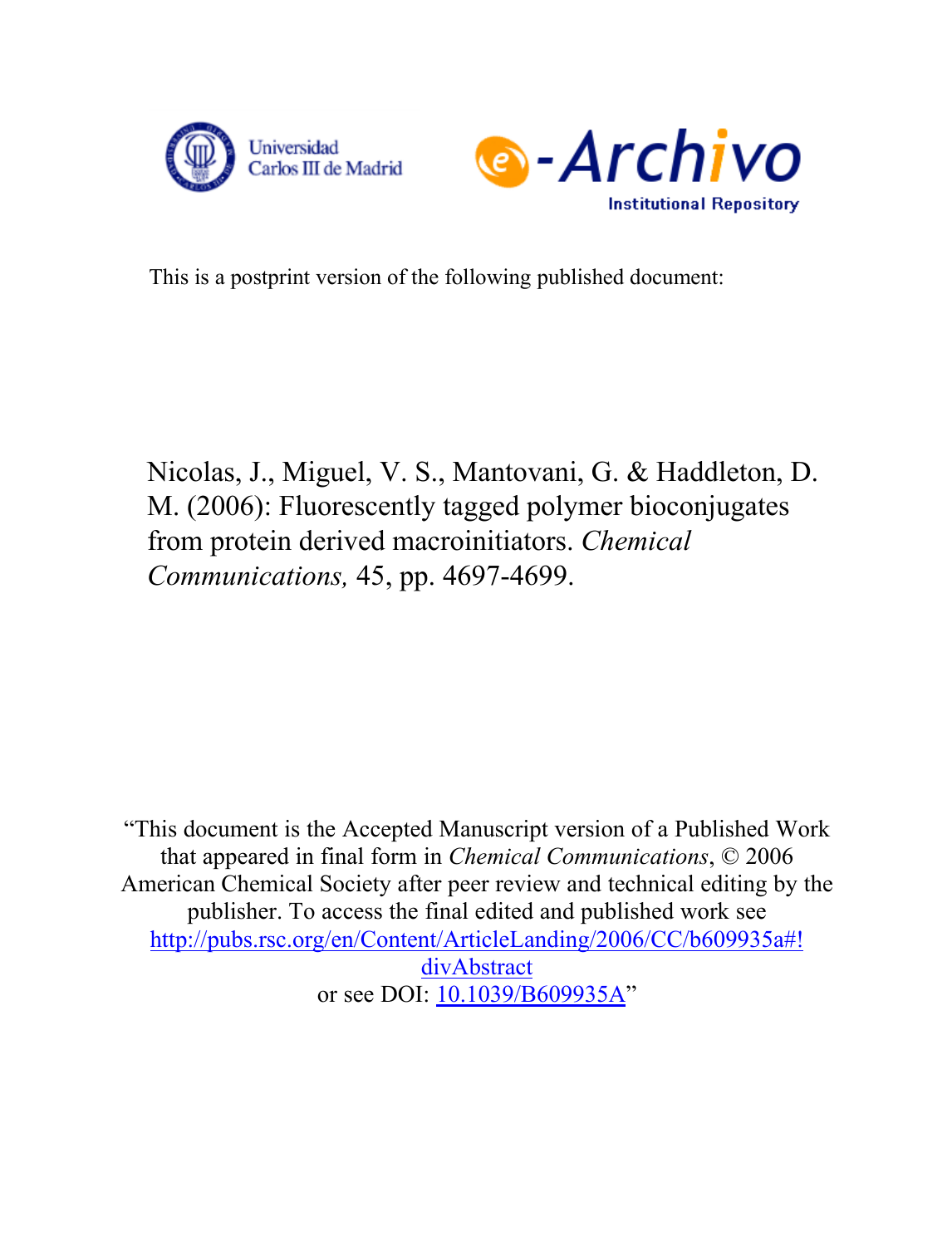## Fluorescently tagged polymer bioconjugates from protein derived macroinitiators{

Julien Nicolas,<sup>a</sup> Veronica San Miguel,<sup>b</sup> Giuseppe Mantovani<sup>a</sup> and David M. Haddleton<sup>\*a</sup>

BSA and lysozyme have been transformed into macroinitiators for living radical polymerisation and used to produce welldefined bioconjugates which can be fluorescently labelled providing a versatile strategy for the preparation of bioconjugates which is complementary to traditional PEGylation.

Protein–polymer conjugation provides an established method to develop protein and peptide therapeutics. The most significant example is undoubtedly the covalent modification of proteins with poly(ethylene glycol) (PEG), ''PEGylation''.1 The resulting conjugates exhibit a number of advantages including improved biodistribution and pharmacokinetics, reduced immunogenicity and longer plasma half-life from both reduced renal filtration and proteolysis, when compared to non-PEGylated analogues.<sup>1</sup> The emergence of living radical polymerisation  $(LRP)^2$  has provided an efficient tool to finely tune the nature and the characteristics of many synthetic polymers. We have recently reported works involving the "*grafting to*" strategy for the synthesis of bioconjugates, the traditional way to bioconjugates via PEGylation. a-Functional well-defined polymers were shown as alternative PEGylation agents and conjugated with residual amine (lysine and  $N$ -terminal  $\alpha$ -amino residues) and thiol (cysteine residues) functionalities present at the surface of the proteins.<sup>3</sup> In contrast, the ''grafting from'' synthetic route, which consists of transforming a protein into a macroinitiator for subsequent polymerisation, has not been as deeply investigated.4 This is interesting as this is the method commonly used from non-biological surfaces.<sup>5</sup>

Herein, we report a strategy for the synthesis of fluorescent bioconjugates by LRP from protein macroinitiators. Materials containing fluorescent tags are useful allowing observation via fluorescence microscopy and in particular laser scanning confocal microscopy. This is crucial for tracing in biological systems during biomedical assays as the location of the material can be finely observed. Our idea was to incorporate a fluorescent probe in situ during the conjugate synthesis using fluorescent monomers under copolymerisation conditions with poly(ethylene glycol) methyl ether methacrylate (PEGMA475) or dimethylaminoethyl methacrylate (DMAEMA). For this purpose, we used a hostasol methacrylate monomer<sup>6</sup> and synthesized a new methacrylate monomer derived from Rhodamine B (Scheme 1). The method



Scheme 1 Rhodamine B (left) and hostasol (right) methacrylate fluorescent monomers used in this work.

described by Francis *et al.*<sup>7</sup> demonstrated the preparation of a Rhodamine B-based alcohol which was transformed into the corresponding methacrylate monomer.{ This synthetic route was chosen for three main reasons: (i) contrary to the rhodaminesecondary amides, the tertiary amides avoid intramolecular cyclisation which would result in a loss of fluorescence; (ii) this compound is freely soluble in aqueous solutions whilst retaining its fluorescence emission under a broad range of pH and (iii) it allows enlargement of our range of fluorescent starting materials. The resulting Rhodamine B monomer exhibited a  $\lambda_{\text{ex}} = 566$  nm and a  $\lambda_{\rm em}$  = 587 nm, with a Stokes shift of 21 nm, in agreement with the spectral properties previously reported for the Rhodamine B-tertiary amide derivatives.<sup>7</sup>

Bovine serum albumin (BSA) is a  $\sim 66$  kDa commercially available protein selected as a model protein to demonstrate this approach. The synthetic route for the synthesis of a fluorescent bioconjugate is shown in Scheme 2. The synthesis of the BSA– protein macroinitiator targeted the free cysteine residue (Cys-34) as reactive towards the maleimide. Although only approximately 40–  $60\%$  of free cysteine was available due to partial oxidation,  $8$  this route allowed the conjugation of one BSA protein per polymer chain as opposed to a statistical multi-site attachment as previously reported.<sup>4</sup>

All synthetic steps to the fluorescent bioconjugate were monitored by sodium dodecyl sulfate polyacrylamide gel electrophoresis (SDS-PAGE) (Fig. 1). The BSA macroinitiator exhibited two bands: the most significant being slightly greater than 66 kDa and a broad band ranging from 200 kDa to higher molecular weight. This is explained by aggregation of unreduced BSA caused by intermolecular thiol–disulfide interchange reaction, which induces the formation of BSA oligomers and thus of higher molecular weight compounds.<sup>9</sup>

Aggregation of BSA may also induce some conformational changes, especially accompanying the decrease of the  $\alpha$ -helix and an increase of  $\beta$ -sheet content.<sup>9</sup> Circular dichroism (CD) analysis of native BSA and BSA-macroinitiator indicated that the  $\alpha$ -helix

<sup>a</sup>Department of Chemistry, University of Warwick, Coventry, UK CV4 7AL. E-mail: D.M.Haddleton@warwick.ac.uk; Fax: +44 24 7652 4112; Tel: +44 24 7652 3256 <sup>b</sup>Instituto de Ciencia y Tecnologia de Polimeros, CSIC, Juan de la Cierva 3, Madrid, 28006, Spain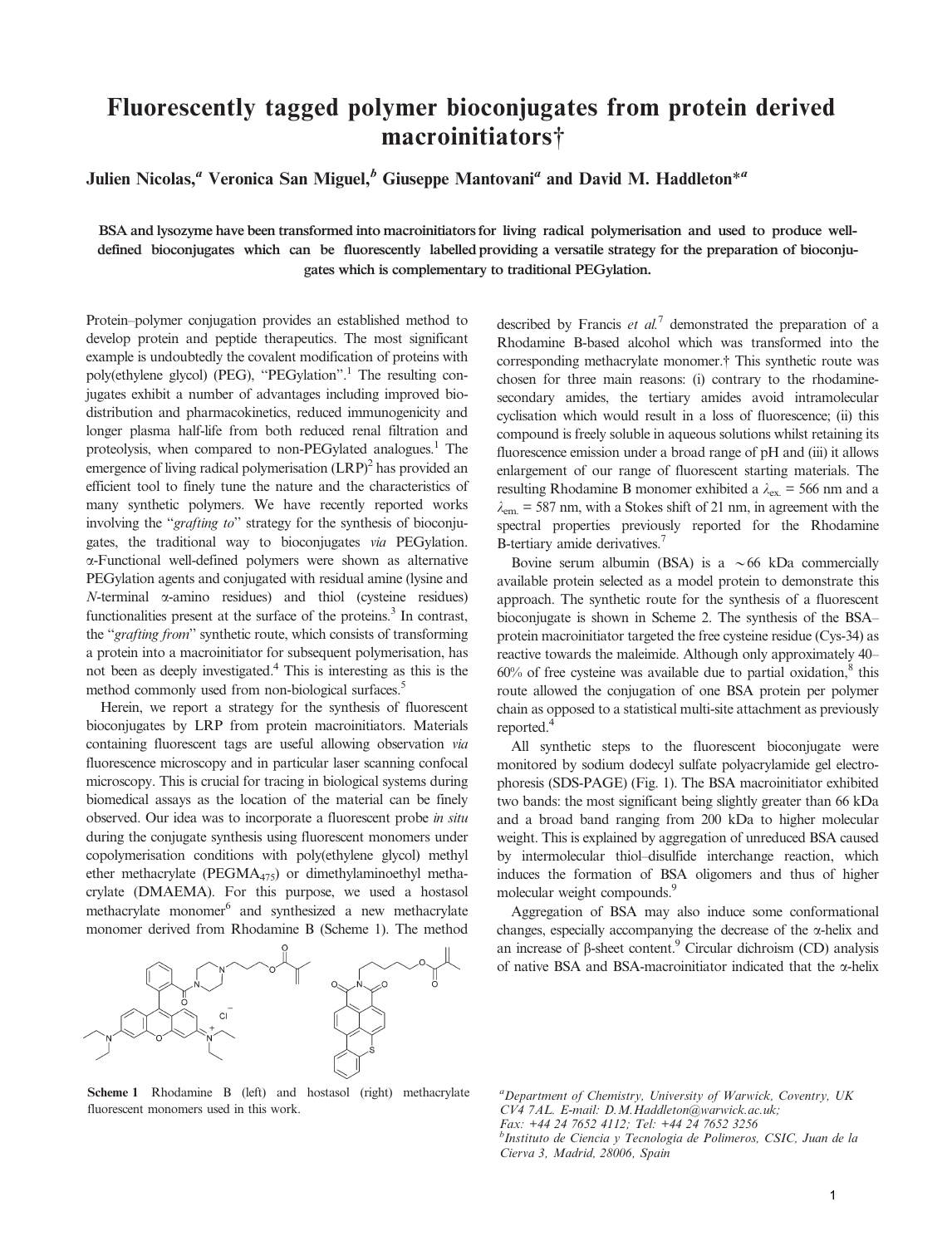

Scheme 2 Synthetic strategy for the BSA–maleimide macroinitiator and subsequent living radical polymerisation of  $PEGMA<sub>475</sub>$  and fluorescent monomers. Reagents and conditions: (a) phosphate buffer (100 mM,  $pH =$ 7.0)/DMSO (96/4; v/v), 25 °C, 12 h; (b) Cu(I)Br/N-(ethyl)-2-pyridylmethanimine, PEGMA<sub>475</sub>, Rhodamine B methacrylate, H<sub>2</sub>O, 25 °C, N<sub>2</sub>, 48 h.

content decreased from 54 to  $43\%$  whilst the  $\beta$ -sheet content increased from 1 to  $8\%$ , respectively.<sup>†</sup> This confirmed a conformational difference between native BSA and BSA-macroinitiator due to the presence of BSA oligomers, which may also be ascribed to the attachment of the initiator group to the BSA.

Differentiation between native BSA and BSA-macroinitiator was achieved by RP-HPLC with a linear gradient.<sup>†</sup> Complete disappearance of the native BSA peak ( $t_R$  = 17.0 min) was observed together with the appearance of the peak of the BSAmacroinitiator ( $t_R$  = 19.5 min). A very small peak observed at  $t_R$  = 14.6 min may probably be due to traces of BSA oligomers. The isolated BSA-macroinitiator was used to initiate the polymerisation of both PEGMA475 and DMAEMA using copper-mediated living radical copolymerisation with either hostasol or rhodamine fluorescent monomers. The bioconjugates were purified and isolated by dialysis and lyophilisation. Bioconjugation was



Fig. 1 SDS-PAGE of native BSA (a), BSA-macroinitiator (b), BSApoly(DMAEMA-co-rhodamine) (c), BSA-poly(PEGMA<sub>475</sub>-co-rhodamine) (d) and BSA-poly(PEGMA<sub>475</sub>-co-rhodamine) under UV at  $\lambda$  = 302 nm (e).

monitored by SDS-PAGE (with both white light and UV) where a complete shift of the BSA-macroinitiator to higher molecular weight was observed with all monomers (Fig. 1). As expected, all bioconjugates exhibited intense fluorescence† in accordance with the respective excitation/emission spectra of the rhodamine and hostasol fluorescent monomers (Fig. 2).

For both monomers (PEGMA<sub>475</sub> and DMAEMA ${}_{+}^{\dagger}$ ), the fluorescent bioconjugates obtained could be detected by SEC-HPLC equipped with a fluorescence detector (at appropriate  $\lambda_{\text{ex}}$ and  $\lambda_{\text{em}}$  for each monomer) (Fig. 3). This confirmed that the fluorescent probes were incorporated into the conjugates during the polymerisation process.

To demonstrate the flexibility of this approach, a similar synthetic route was investigated with lysozyme. In this case, the free amine groups were targeted for multi-site attachment with N-succinimidyl 2-bromo-2-methylpropionate (Scheme 3).

The lysozyme-macroinitiator was isolated, characterised<sup>†</sup> and used to initiate the copolymerisation of  $PEGMA<sub>475</sub>$  in aqueous solution with rhodamine monomer using living radical polymerisation. The bioconjugation was monitored by SDS-PAGE (Fig. 4) and the recovered fluorescent bioconjugate, lysozymepoly(PEGMA475-co-rhodamine), was observed by SEC-HPLC *via* fluorescence detection ( $\lambda_{\text{ex}}$  = 566 nm and  $\lambda_{\text{em}}$  = 596 nm),



Fig. 2 Absorption (dashed line) and emission (solid line) spectra of BSApoly(PEGMA475-co-hostasol) and BSA-poly(PEGMA475-co-rhodamine) fluorescent bioconjugates. Inserts: pictures of BSA-poly(PEGMA<sub>475</sub>-cohostasol) (a) and BSA-poly(PEGMA<sub>475</sub>-co-rhodamine) (b) bioconjugates in phosphate buffer solution (10 mM,  $pH = 7.1$ ).



Fig. 3 SEC-FL-HPLC of BSA-poly(PEGMA<sub>475</sub>-co-rhodamine) bioconjugate (a) and Rhodamine B methacrylate (b).